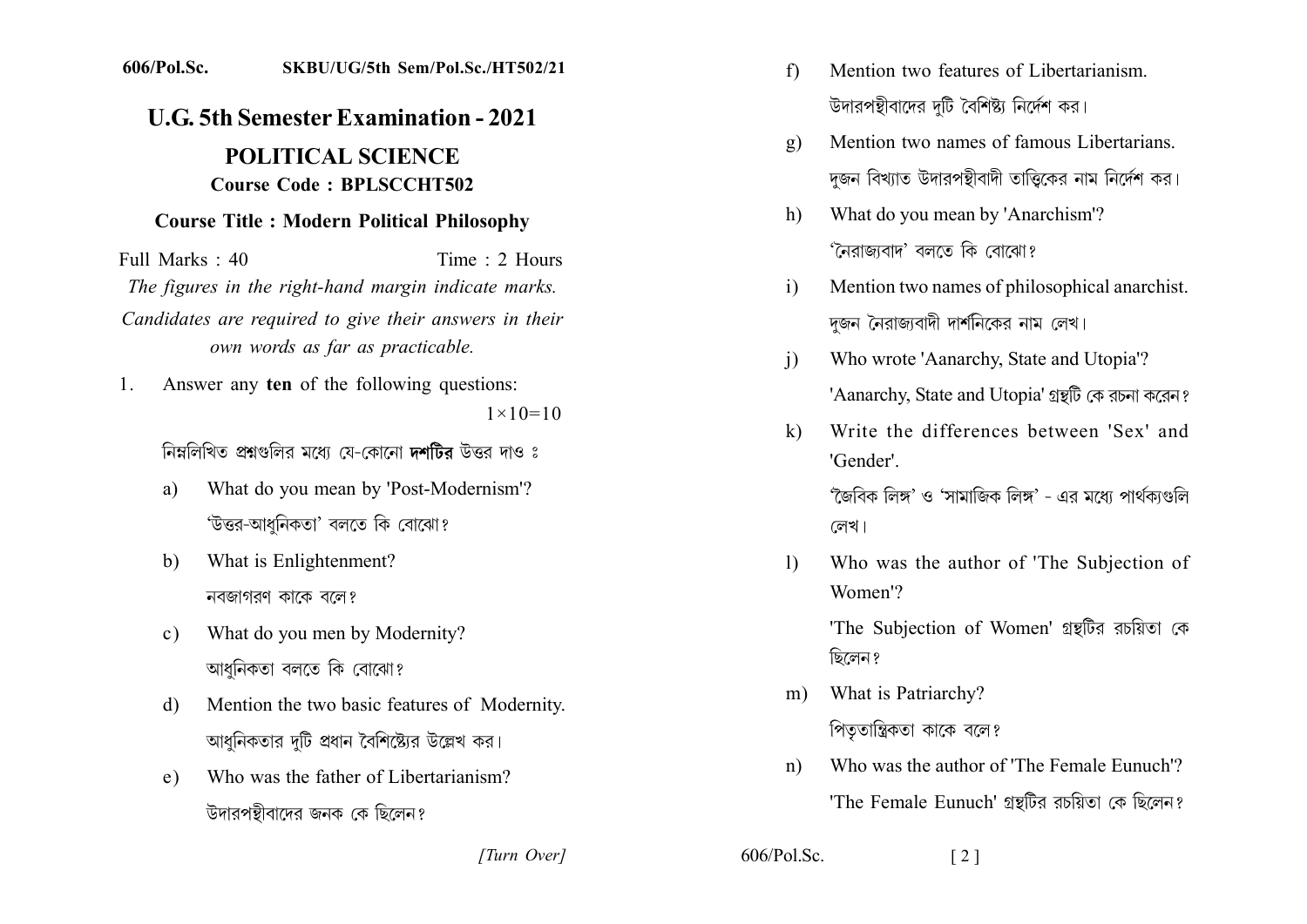- Define Communitarianism.  $\Omega$ কৌমবাদের সংজ্ঞা দাও।
- 2. Answer any five of the following questions in brief:  $2 \times 5 = 10$

নিম্নলিখিত প্রশ্নগুলির মধ্যে যে-কোনো পাঁচটির সংক্ষিপ্ত উত্তর দাওঃ

- What is the philosophy of libertarianism? a) Discuss briefly. উদারপন্থীবাদের দর্শন কি? সংক্ষেপে আলোচনা কর।
- What do you mean by 'politics of Community'? b) 'সম্প্রদায়ের রাজনীতি' বলতে কি বোঝো?
- Briefly discuss the criticisms against  $c)$ Anarchism

সংক্ষেপে নৈবাজবোদের বিৰুদ্ধে সমালোচনাংখলি আলোচনা কর।

What is the Rawlsian concept of 'Original  $\mathbf{d}$ Position<sup>'</sup>?

রলসের ধারণায় 'প্রারম্ভিক অবস্থান' কি?

- Mention two features of Communitarianism  $e)$ কৌমবাদের দটি বৈশিষ্ট্য নির্দেশ কর।
- Write any two features of Modernity.  $f$ আধনিকতার যে-কোনো দটি বৈশিষ্ট্য লেখ।

 $\lceil 3 \rceil$ 

- How do you define 'Radical Feminism'?  $\mathbf{g}$ ) বৈপ্লবিক নারীবাদকে তুমি কিভাবে সংজ্ঞায়িত করবে?
- Write in brief about the 'Public-Private' debate.  $h$ ) 'বহির্জগত-বাক্তিগত পরিসর' বিতর্কটি সংক্ষেপে লেখ।
- 3. Answer any two of the following questions:

 $5 \times 2 = 10$ 

নিম্নলিখিত প্রশ্নগুলির মধ্যে যে-কোনো দুটির উত্তর দাও ঃ

- Mention difference hetween  $a)$ the Libertarianism and Utilitarianism উদারপন্থীবাদ ও উপযোগিতাবাদের মধ্যে পার্থক্য নির্দেশ কর।
- Write a short note on 'Debate over self'.  $h)$ 'Debate over self' সম্পৰ্কে একটি সংক্ষিপ্ত টীকা লেখ।
- Write a short on 'Eco-feminism'  $c)$ 'পরিবেশবাদী নারীবাদ' সম্পর্কে একটি সংক্ষিপ্ত টীকা লেখ।
- 4. Answer any one of the following questions:

 $10 \times 1 = 10$ 

নিম্নলিখিত প্রশ্নগুলির মধ্যে যে-কোনো একটির উত্তর দাও ঃ

How does Habermas discuss the philosophical a) discourse of Modernity? Discuss briefly. হাবেরমাস কিভাবে আধনিকতার দার্শনিক দিকটির আলোচনা করেছেন? সংক্ষেপে আলোচনা কর।

 $606/P<sub>o</sub>$  Sc